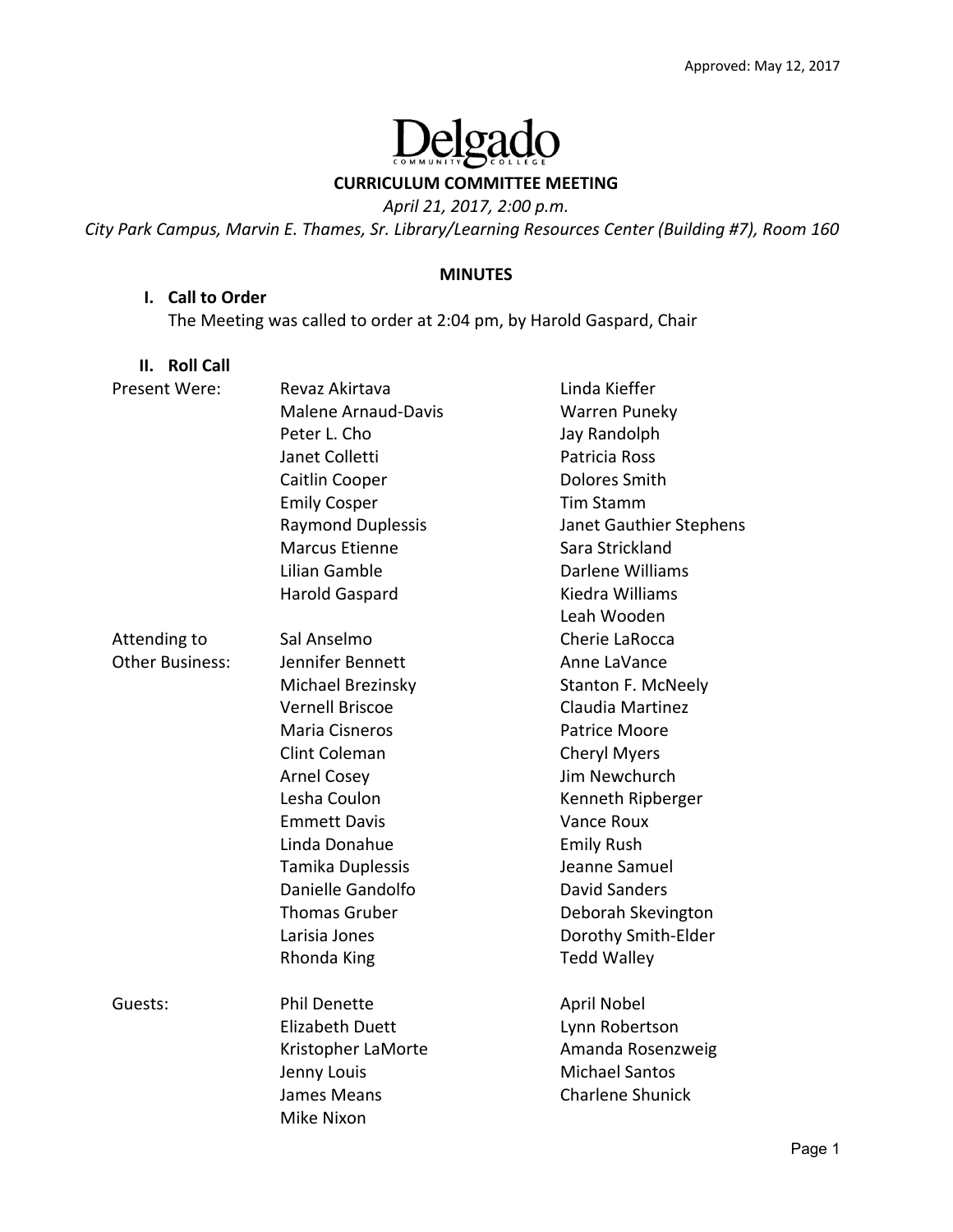#### **III. Minutes of meeting of March 31, 2017**

The minutes of the March 31 2017 meeting was reviewed and accepted as presented.

- **IV. Curriculum Operations Report Tim Stamm**
- **V. Board of Regents for Louisiana Higher Education Academic Program (Low Completer) Review**

#### **VI. New Business**

a) *The agenda was reordered and items were combined for discussion. Original Placement Items VI. a. to VI. e* 

# **Arts & Humanities/HUMA**

**New Course:** HUMA‐211: Humanities I (3‐0‐3 / 45). Creation of a new course, HUMA‐211: Humanities I. Course is designed to impart a deepened appreciation of the Humanities. Course description: "LCCN: CHUM 2213. Chronological study of philosophy, literature, and fine arts from prehistoric times to the  $16<sup>th</sup>$ century." Course maps to Louisiana Common Course: CHUM‐2213: Humanities I.

### **Arts & Humanities/General Education/Humanities:**

**Addition of Course to fulfill General Education/Humanities Requirements:** HUMA‐211: Humanities I.

#### **Arts & Humanities/HUMA**

**New Course:** HUMA‐212: Humanities II (3‐0‐3 / 45). Creation of a new course, HUMA‐212: Humanities II. Course is designed to impart a deepened appreciation of the Humanities. Course description: "LCCN: CHUM 2223. Chronological study of philosophy, literature, and fine arts from the 16<sup>th</sup> century through the modern period." Course maps to Louisiana Common Course: CHUM‐2223: Humanities II.

### **Arts & Humanities/General Education/Humanities:**

**Addition of Course to fulfill General Education/Humanities Requirements:** HUMA‐212: Humanities II.

### **Arts & Humanities/HUMA**

**Course Termination:**  HUMA‐201: Humanities: An Introduction. Termination of the course, HUMA‐201: Humanities: An Introduction. Course is being replaced with two new courses, HUMA‐211: Humanities I and HUMA‐212: Humanities II. Model reflects offerings at other Louisiana Colleges/Universities, and maps more accurately to the Louisiana Common Course Catalog. Motion to accept proposals. **[Motion: Lilian Gamble; Second: Ray Duplessis; Carried, Unanimously].** 

b) *The agenda was reordered and items were combined for discussion. Original Placement Items VI. f. to VI. g.* 

### **Arts & Humanities/TEVP**

**Change of Course Laboratory and Contact Hours:**  TEVP‐124: Introduction to Television/Film Production Process (3‐3‐3 / 90). Change the Laboratory and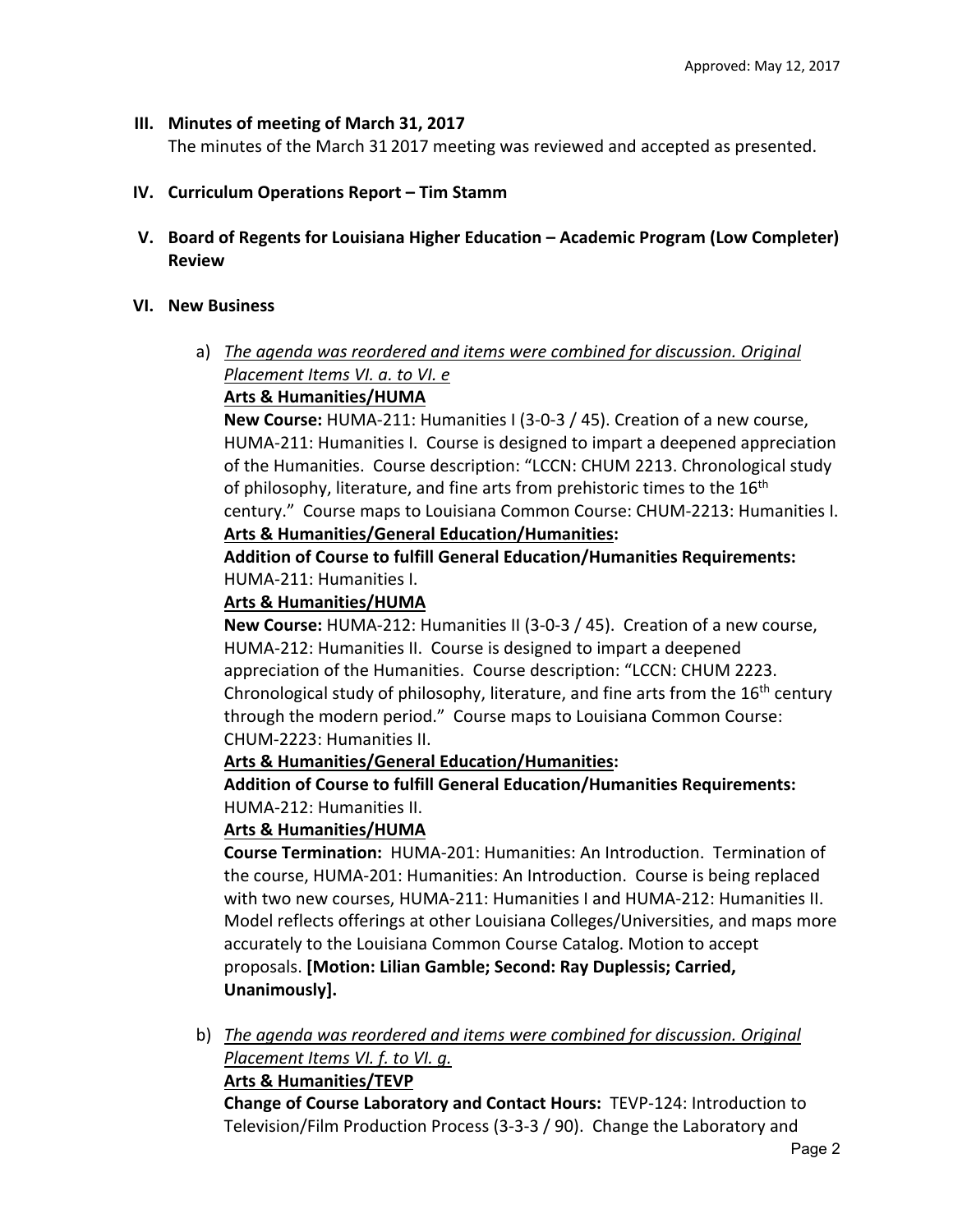Contact Hours of TEVP‐124: Introduction to Television/Film Production Process *from* 3‐3‐3 / 90 *to* 3‐0‐3 / 45.

#### **Arts & Humanities/TEVP**

**Change of Course Description:**  TEVP‐124: Introduction to Television/Film Process. Change the description of TEVP‐124: Introduction to Television/Film Process to state: "Theoretical and practical introduction to the language, aesthetics, and techniques of TV and film production from conception to completion. Lecture based course is designed to introduce the student to the terminology and procedures of the operation of a professional high‐definition digital video equipment and the skills needed to create various types of programs and video segments." Current description: "Theoretical and practical introduction to the language, aesthetics, and techniques of production from conception to completion. The pre‐production, production, and postproduction phases of the production process are emphasized. Various formats, technologies, and skills will be examined." Motion to accept proposals. **[Motion: Janet Colletti; Second: Jay Randolph; Carried, Unanimously].** 

c) *The agenda was reordered and items were combined for discussion. Original Placement Items VI. h. to VI. i.* 

#### **Arts & Humanities/THEA/SPCH:**

**Change of Course Prefix and Title:** SPCH‐136: Voice and Diction. Change the Prefix and Title of SPCH‐136: Voice and Diction *from* SPCH‐136: Voice and Diction *to* THEA‐136: Voice for the Stage. Course maps to Louisiana Common Course (Theatre) CTHE 2203: Voice for the Stage.

#### **Arts & Humanities/THEA**

**Change of Course Description:** THEA‐136: Voice for the Stage: Course Description: "LCCN: CTHE 2203. Stage voice. Basic techniques for development of the speaking voice through physical awareness, breath, release, phonation, resonance, and articulation to meet performance standards." Current description: "Basic principles of diction. Includes practical experience and special activities to meet individual student objectives." Motion to accept proposals. **[Motion: Janet Colletti; Second: Emily Rush; Carried, Unanimously].** 

d) *The agenda was reordered and items were combined for discussion. Original Placement Items VI. j. to VI. k.* 

### **Arts & Humanities/THEA**

**Change of Course Description: THEA-207: Classical Theatre. Change the** description of THEA‐207: Classical Theatre to state: "Survey of the dramatic literature, historical context, and performance characteristics of the Greek, Roman, Medieval, Renaissance, and Neoclassic eras of Theatre." Revised description better reflects the student learning outcomes of the course and will increase clarity for articulation/transfer. Current description: "Literature and theatre of Renaissance. Emphasizes Shakespeare and his contemporaries. Includes English, French, and Italian acting styles, theatre architecture, and production conventions."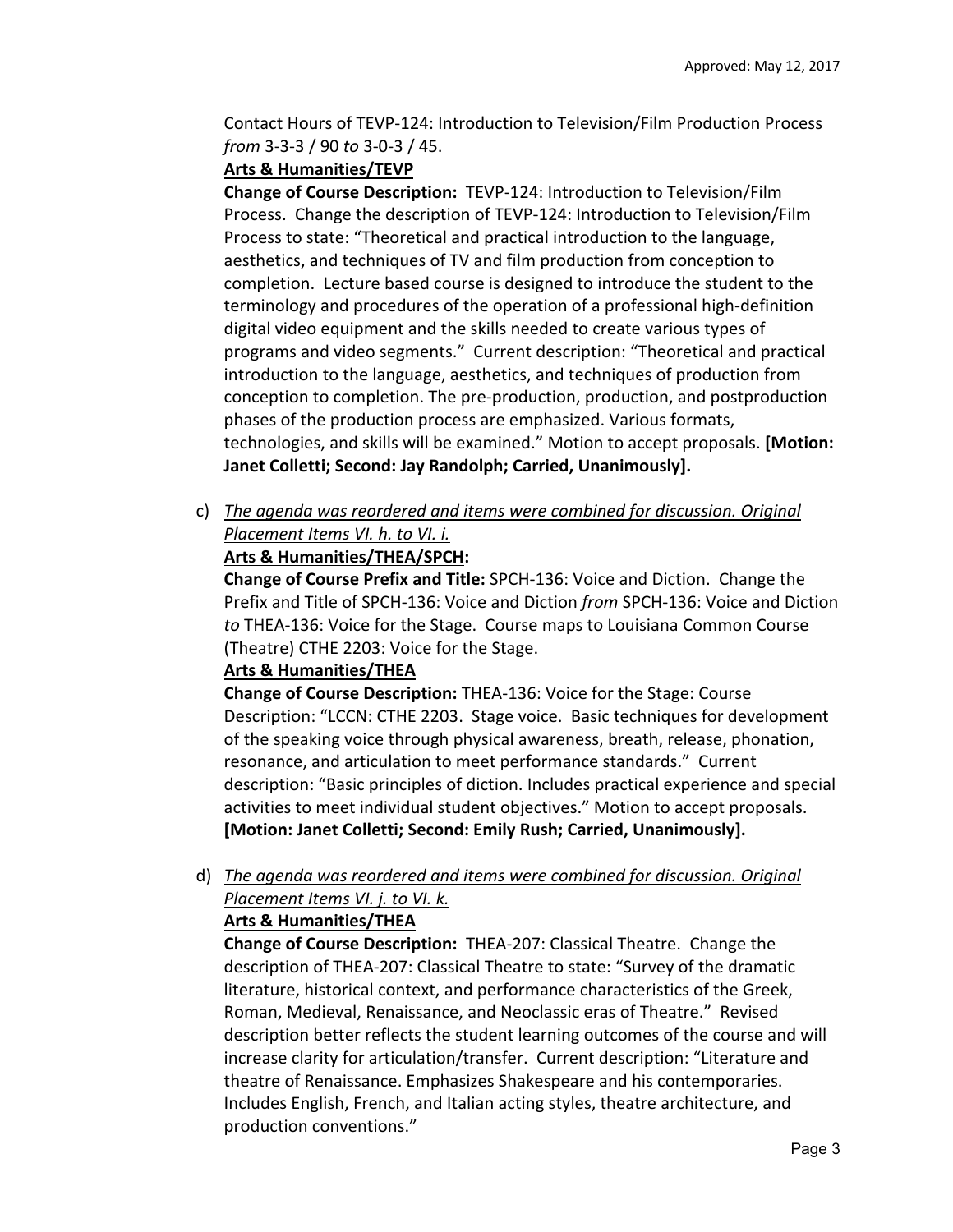# **Arts & Humanities/THEA**

**Change of Course Prerequisite Requirement: THEA-207: Classical Theatre.** Delete: ENGL-101: English Composition I and THEA-101: Intro to Theatre as prerequisite requirements. Add: "Eligibility for ENGL‐101 as a prerequisite requirement." Motion to accept proposals. **[Motion: Ray Duplessis; Second: Janet Colletti; Carried, Unanimously].** 

e) *The agenda was reordered and items were combined for discussion. Original Placement Items VI. l. to VI. m.* 

# **Arts & Humanities/THEA**

**Change of Course Level:** THEA‐102: Modern Theatre. Change the course number of THEA‐102: Modern Theatre *from* THEA‐102: Modern Theatre *to* THEA‐209: Modern Theatre. 2XX level better reflects the student learning outcomes for the course, as these are more aligned with related course, THEA‐207: Classical Theatre.

# **Arts & Humanities/THEA**

**Change of Course Description:** THEA‐209: Modern Theatre. Course description: "Survey of the dramatic literature, historical context and performance characteristics of the Romantic, Realistic, Naturalistic, Expressionistic, Absurdist, Avant‐Garde, and Contemporary eras of Theatre." Revised description better reflects the student learning outcomes of the course and will increase clarity for articulation/transfer. Current description: "Explores playwrights who shaped 20th Century drama philosophies and production styles from Chekov, Ibsen and Strindberg through Shaw, O'Neill, Brecht and Beckett." Prerequisite: Eligibility for ENGL‐101. Motion to accept proposals. **[Motion: Ray Duplessis; Second: Caitlin Cooper; Carried, Unanimously].** 

f) *The agenda was reordered and items were combined for discussion. Original Placement Items VI. n. to VI. o.* 

# **Arts & Humanities/THEA**

**Change of Course Title:** THEA‐110: Storytelling. Change the title of THEA‐110: Storytelling *from* THEA‐110: Storytelling *to* THEA‐110: Playwriting. Title more accurately reflects current course content and learning outcomes.

### **Arts & Humanities/THEA**

**Change of Course Description:** THEA‐110: Playwriting. Change the description of THEA‐110: Playwriting to state: "Development of skills in writing for the Theatre, with emphasis on developing dramatic situations, plot structure, dialogue, building characters, proper manuscript format, and considerations incumbent for staging dramatic literature." Current description: "Introduction to the art of storytelling techniques, with an emphasis on folklore and presentation style. Attention will be paid to use of costumes, props, and puppets." Motion to accept proposals. **[Motion: Jay Randolph; Second: Janet Gauthier Stephens; Carried, Unanimously].**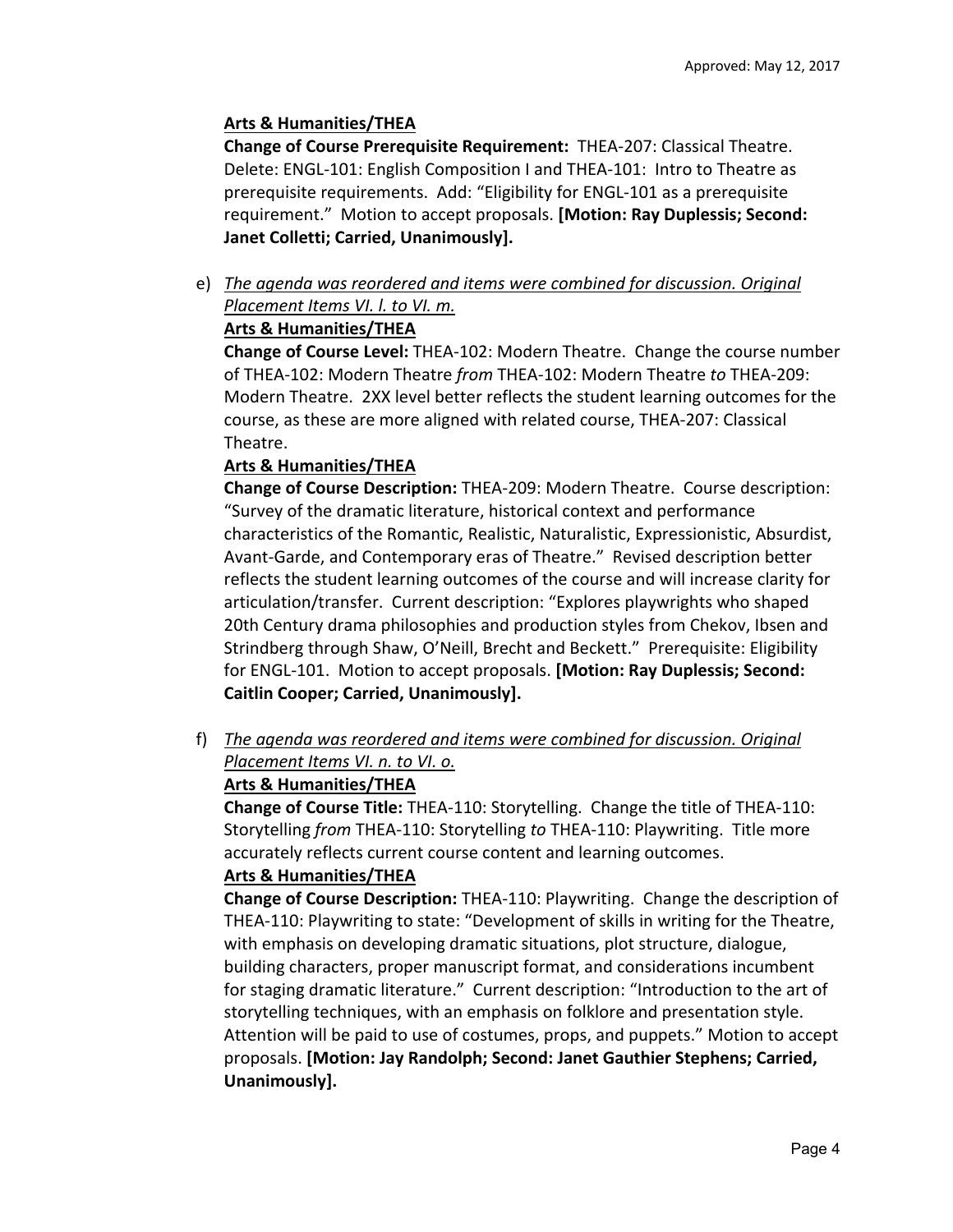g) *The agenda was reordered. Original Placement Item VI. p.*  **Arts & Humanities/SPCH (CMST)** 

**Change of Course Prefix:** SPCH‐130: Fundamentals of Communication. Change the prefix of SPCH‐130: Fundamentals of Communication *from* SPCH‐130: Fundamentals of Communication *to* CMST‐130: Fundamentals of Communication. The rubric 'SPCH' represents 'Speech;' however, this term does not reflect contemporary terminology within the discipline; the rubric 'CMST' for "Communication Studies" more accurately reflects course goal and student learning outcomes. Note: Louisiana Common Catalog uses the prefix 'CCOM' for 'Common: Communication.' Motion to accept proposal. **[Motion: Lilian Gamble; Second: Ray Duplessis; Carried, Unanimously].** 

#### h) *The agenda was reordered. Original Placement Item VI. q.*  **Arts & Humanities/SPCH (CMST)**

**Change of Course Prefix:** SPCH‐132: Business and Professional Communication. Change the prefix of SPCH‐132: Business and Professional Communication *from*  SPCH‐132: Business and Professional Communication *to* CMST‐132: Business and Professional Communication. The rubric 'SPCH' represents 'Speech;' however, this term does not reflect contemporary terminology within the discipline; the rubric 'CMST' for "Communication Studies" more accurately reflects course goal and student learning outcomes. Note: Louisiana Common Catalog uses the prefix 'CCOM' for 'Common: Communication.' Motion to accept proposal. **[Motion: Caitlin Cooper; Second: Lilian Gamble; Carried, Unanimously].** 

i) *The agenda was reordered and items were combined for discussion. Original Placement Items VI. r. to VI. s.* 

# **Arts & Humanities/SPCH (CMST)**

**Change of Course Prefix:** SPCH‐230: Public Speaking. Change the prefix of SPCH‐ 230: Public Speaking *from* SPCH‐230: Public Speaking *to* CMST‐230: Public Speaking. The rubric 'SPCH' represents 'Speech;' however, this term does not reflect contemporary terminology within the discipline; the rubric 'CMST' for "Communication Studies" more accurately reflects course goal and student learning outcomes. Note: Louisiana Common Catalog uses the prefix 'CCOM' for 'Common: Communication.'

### **Arts & Humanities/SPCH (CMST)**

**Change of Course Prerequisite Requirements:** CMST‐230: Public Speaking. Change the prerequisite requirements of CMST‐230: Public Speaking to: "Eligible for ENGL-101, or permission of the instructor." Current prerequisites: "SPCH-101 OR ENGL‐101." Motion to accept proposals. **[Motion: Jay Randolph; Second: Lilian Gamble; Carried, Unanimously].**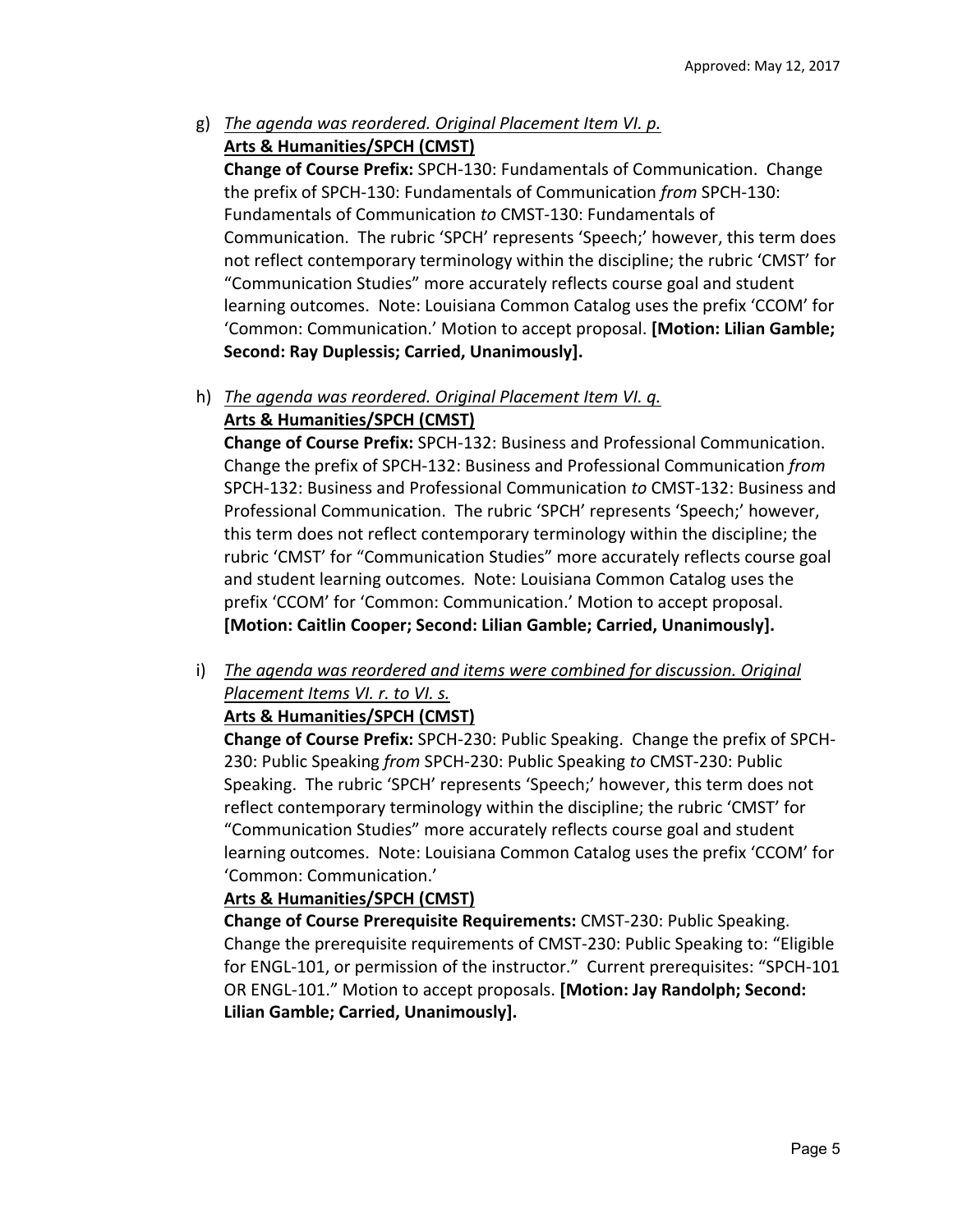j) The agenda was reordered. Original Placement Item VI. t. **Arts & Humanities/SPCH (CMST)** 

**Change of Course Prefix:** SPCH‐231: Interpersonal Communication. Change the prefix of SPCH‐231: Interpersonal Communication *from* SPCH‐231: Interpersonal Communication *to* CMST‐231: Interpersonal Communication. The rubric 'SPCH' represents 'Speech;' however, this term does not reflect contemporary terminology within the discipline; the rubric 'CMST' for "Communication Studies" more accurately reflects course goal and student learning outcomes. Note: Louisiana Common Catalog uses the prefix 'CCOM' for 'Common: Communication.' Motion to accept proposal. **[Motion: Lilian Gamble; Second: Ray Duplessis; Carried, Unanimously].** 

### k) *The agenda was reordered. Original Placement Item VI. u.*  **Arts & Humanities/SPCH (CMST)**

**Change of Course Prefix:** SPCH‐236: Intercultural Communication. Change the prefix of SPCH‐236: Intercultural Communication *from* SPCH‐236: Intercultural Communication *to* CMST‐236: Intercultural Communication. The rubric 'SPCH' represents 'Speech;' however, this term does not reflect contemporary terminology within the discipline; the rubric 'CMST' for "Communication Studies" more accurately reflects course goal and student learning outcomes. Note: Louisiana Common Catalog uses the prefix 'CCOM' for 'Common: Communication.' Motion to accept proposal. **[Motion: Ray Duplessis; Second: Lillian Gamble; Carried, Unanimously].** 

l) *The agenda was reordered and items were combined for discussion. Original Placement Items VI. v. to VI. x.* 

### **Arts & Humanities/SPCH (CMST)**

**Change of Course Prefix and Title:** SPCH‐240: Rhetoric and Persuasion. Change the prefix and title of SPCH‐240: Rhetoric and Persuasion *from* SPCH‐240: Rhetoric and Persuasion *to* CMST‐240: Argumentation and Debate. The rubric 'SPCH' represents 'Speech;' however, this term does not reflect contemporary terminology within the discipline; the rubric 'CMST' for "Communication Studies" more accurately reflects course goal and student learning outcomes. Note: Louisiana Common Catalog uses the prefix 'CCOM' for 'Common:

Communication.' Course will map to Louisiana Common Course: CCOM 2113. **Arts & Humanities/SPCH (CMST)** 

**Change of Course Description:** CMST‐240: Argumentation and Debate. Change the description of CMST‐240: Argumentation and Debate to state: "LCCN: CCOM 2113. Principles and techniques of argumentation and debate, including analysis, briefing, evidence, reasoning and refutation; debating and issues." Current description: "The motivational and persuasive techniques used in changing beliefs and actions. Emphasizes theories and critiques of public speeches, advertising campaigns and public relations practices. Examines and evaluates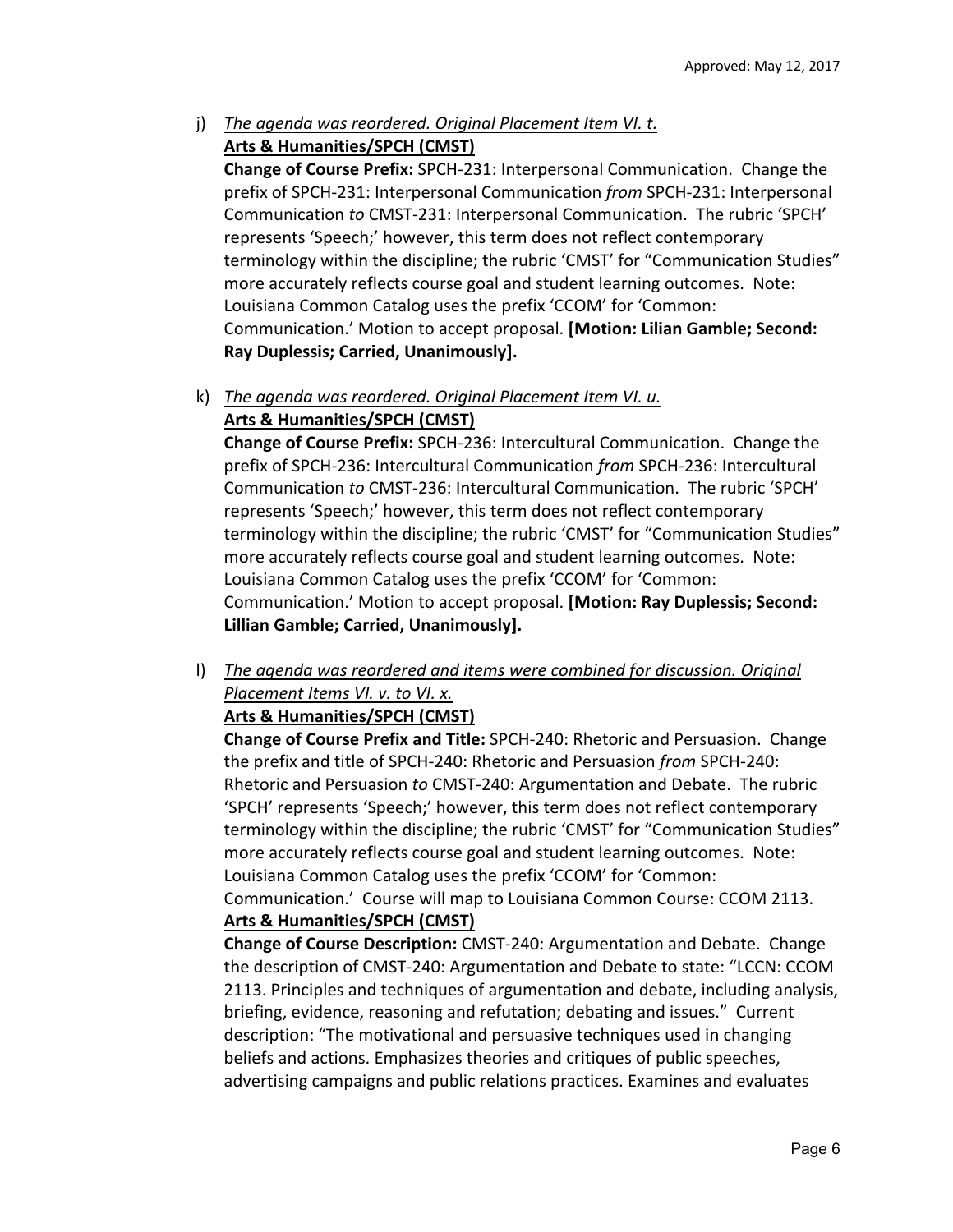examples of modern persuasive strategies." Revised description matches state Common description.

#### **Arts & Humanities/SPCH (CMST)**

**Change of Course Prerequisite Requirements:** CMST‐240: Argumentation and Debate. Change the prerequisite requirements of CMST‐240: Argumentation and Debate to: "Eligible for ENGL-101, or permission of the instructor." Current prerequisites: "SPCH‐101 OR ENGL‐101." Motion to accept proposals. **[Motion: Ray Duplessis; Second: Caitlin Cooper; Carried, Unanimously].** 

# m) *The agenda was reordered. Original Placement Item VI. y.*

# **Arts & Humanities/SPCH (CMST)**

**Change of Course Prefix and Title:** SPCH‐234: Oral Interpretation. Change the prefix and title of SPCH‐234: Oral Interpretation *from* SPCH‐234: Oral Interpretation *to* CMST‐234: Performance of Literature. The rubric 'SPCH' represents 'Speech;' however, this term does not reflect contemporary terminology within the discipline; the rubric 'CMST' for "Communication Studies" more accurately reflects course goal and student learning outcomes. Note: Louisiana Common Catalog uses the prefix 'CCOM' for 'Common: Communication.' Note: course does not align to current offerings in the Louisiana State Common Catalog. Motion to accept proposal. **[Motion: Janet Gauthier‐Stephens; Second: Lilian Gamble; Carried, Unanimously].** 

### n) *The agenda was reordered. Original Placement Item VI. z.*  **Science & Mathematics/BIOL/STTB**

**Concept Proposal of a new instructional areas:** Creation of Twelve (12) Technical Competency Areas (TCAs) in Science Teacher Technology Training. Creation of new Technical Competency Areas (TCAs) designed to provide elementary and middle school teachers (grades Kindergarten to Eight) with the skills necessary for success in the mastery of technology associated with scientific standards. The proposed TCAs will be limited admissions, and only students who are currently teaching or are currently teacher aides in grades K‐8 will be accepted into the program. The proposed TCAs will allow students to develop skills with various available scientific technology and the corresponding protocols for delivery of statewide science learning benchmarks (grade level expectations) to their students in a supervised lab/class environment. **[4 STARS ; 5 STARS]** Motion to accept proposal. **[Motion: Lilian Gamble; Second: Ray Duplessis; Carried, Unanimously].** 

### o) *The agenda was reordered. Original Placement Item VI. aa.*  **Science & Mathematics/BIOL/STTB**

**New Course:** STTB‐200: Microscopy K‐4 (0‐3‐1 / 45). Creation of a new course, STTB‐200: Microscopy K‐4. Course description: "Applied technology laboratory course. Scientific process and the distinction between observation and inference. Lenses, magnification, and microscopy will be discussed. Students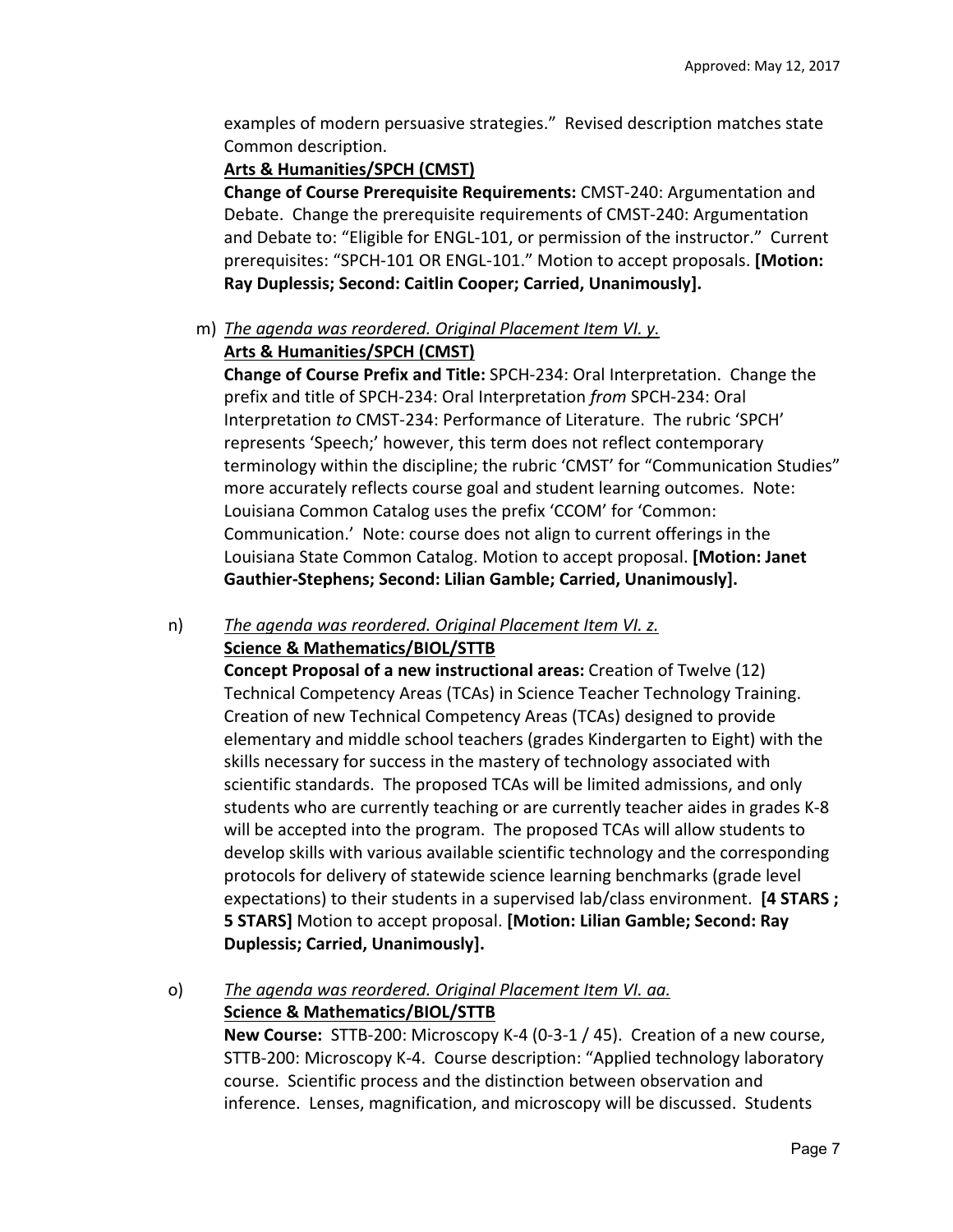will develop and use models to describe the function of a cell as a whole and how parts of cells contribute to the function." Motion to accept proposal. **[Motion: Emily Cosper; Second: Ray Duplessis; Carried, Unanimously].** 

# p) *The agenda was reordered and items were combined for discussion. Original Placement Items VI. bb. VI. cc*

**Business & Technology/Instrumentation and Control** 

**New Course:** INCO‐102: Introduction to Process Technology (1‐3‐2 / 60). Creation of a new course, INCO‐102: Introduction to Process Technology. Course description: "Overview of the field of Process Operations within the Process Industry. Role and responsibilities of Process Technicians, the environment in which they work, and the equipment and systems in which they operate are discussed." Note: course will be used in the A.A.S. in Instrumentation and Control.

# **Business & Technology/Instrumentation and Control**

**New Course:** INCO‐105: Safety and Environmental Principles (1‐3‐2 / 60). Creation of a new course, INCO‐105: Safety and Environmental Principles. Course description: "Safety, health, and environmental issues associated with the process instrumentation industries." Note: course will be used in the A.A.S. in Instrumentation and Control. Motion to accept proposals. **[Motion: Ray Duplessis; Second: Jay Randolph; Carried, Unanimously].** 

q) *The agenda was reordered and items were combined for discussion. Original Placement Items VI. dd. To VI. ff.* 

### **Science & Mathematics/MATH**

**Change of Prerequisite Requirements:** MATH‐098: Algebra Foundations I. Addition of an ACT Score for placement into MATH‐098: Algebra Foundations I. ACT Mathematics Score of 14‐16.

### **Science & Mathematics/MATH**

**Change of Prerequisite Requirements:** MATH‐099: Algebra Foundations II. Change ACT Score for placement into MATH‐099: Algebra Foundations II. ACT Mathematics Score of 17‐21; Current ACT placement: 17‐18.

### **Science & Mathematics/MATH**

**Change of Prerequisite Requirements:** MATH‐114: Geometry and Trigonometry for Technology. Addition of an ACT Score for placement into MATH‐114: Geometry and Trigonometry for Technology. ACT Mathematics Score of 14‐16. Motion to accept proposals. **[Motion: Jay Randolph; Second: Janet Colletti; Carried, Unanimously].**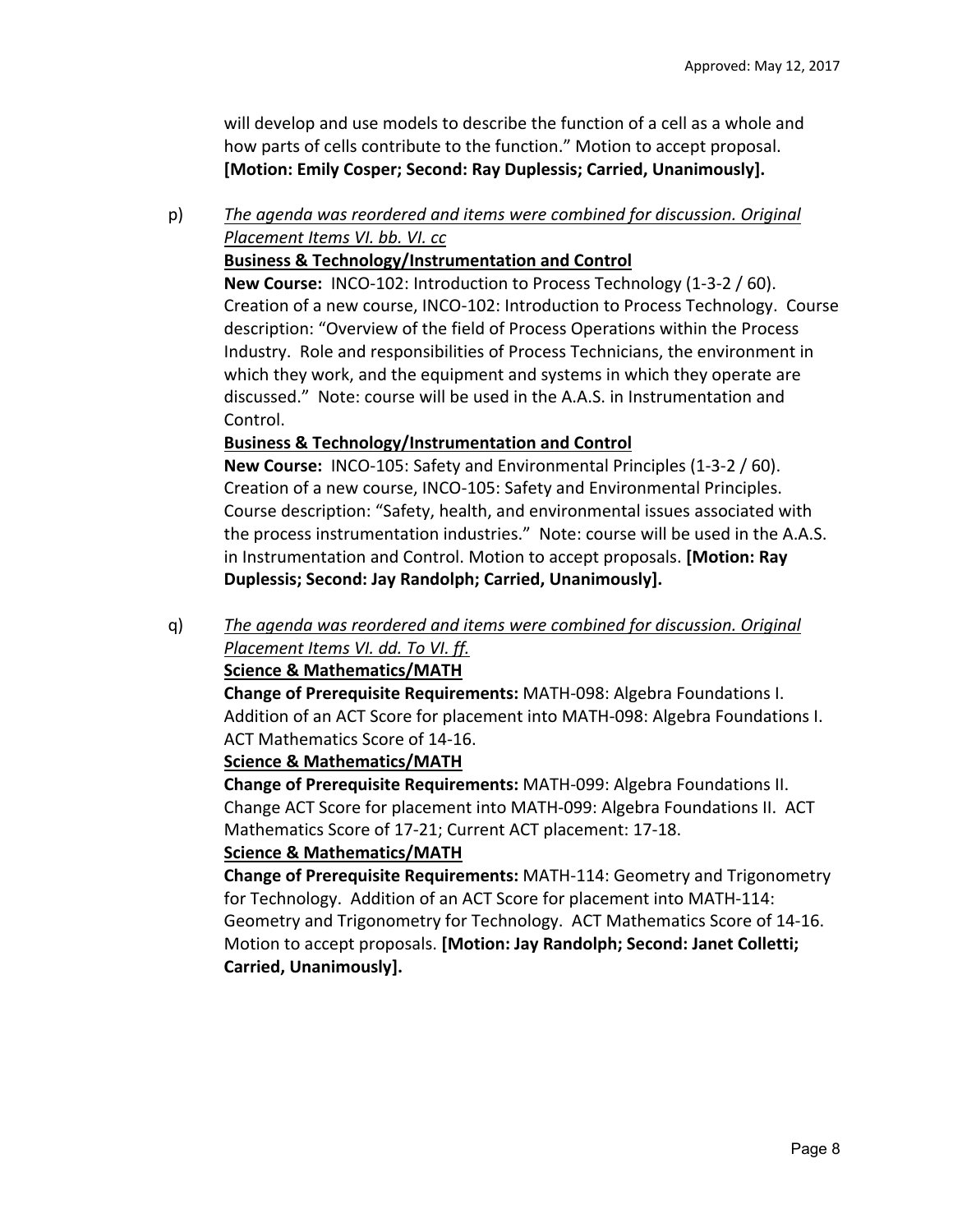- r) *The agenda was reordered. Original Placement Item VI. gg*  **Business & Technology/ACCT Change of Prerequisite Requirements:** ACCT‐211: Managerial Accounting. Addition of BUSG‐224 as a prerequisite requirement. Note: ACCT‐201 OR ACCT‐ 205 remain as prerequisite requirements. Motion to accept proposal. **[Motion: Janet Gauthier‐Stephens; Second: Caitlin Cooper; Carried, Unanimously].**
- s) *The agenda was reordered. Original Placement Item VI. hh.*  **Business & Technology/BUSG Change of Prerequisite Requirements:** BUSG‐252: Entrepreneurial Finance. Addition of the following prerequisite requirements: BUSG‐115 and ACCT‐111 OR ACCT‐201; and CMIN‐201 OR BUSG‐224. Currently, the course has no prerequisite requirements. Motion to accept proposal. **[Motion: Ray Duplessis; Second: Darlene Williams; Carried, Unanimously].**
- t) *The agenda was reordered. Original Placement Item VI.ii*  **Business & Technology/BUSL Change of Prerequisite Requirements:** BUSL‐250: Legal Environment of Business. Addition of BUSG‐115 as an OR prerequisite with BUSG‐129. Motion to accept proposal. **[Motion: Kiedra Williams; Second: Jay Randolph; Carried,**

**Unanimously].** 

u) *The agenda was reordered and items were combined for discussion. Original Placement Items VI. jj. to VI.kk.* 

#### **Business & Technology/ADOT**

**Change of Title:** ADOT‐209: Web Design Using Expression Web. Change the title of ADOT‐209: Web Design Using Expression Web *from* ADOT‐209: Web Design Using Expression Web *to* ADOT‐209: Responsive Front End Web Design Software. **Business & Technology/ADOT** 

**Change of Description:**  ADOT‐209: Responsive Front End Web Design Software. Change the description of ADOT‐209: Responsive Front End Web Design Software to state: "Responsive Web design using stable, tested, and smoothly organized GUI software geared for ease of learning and use. Emphasis placed on front end, user experience, and user interface design." Current description: "Web design using stable, tested, and smoothly organized program geared for ease of learning and use." Motion to accept proposals. **[Motion: Peter Cho; Second: Lilian Gamble; Carried, Unanimously].**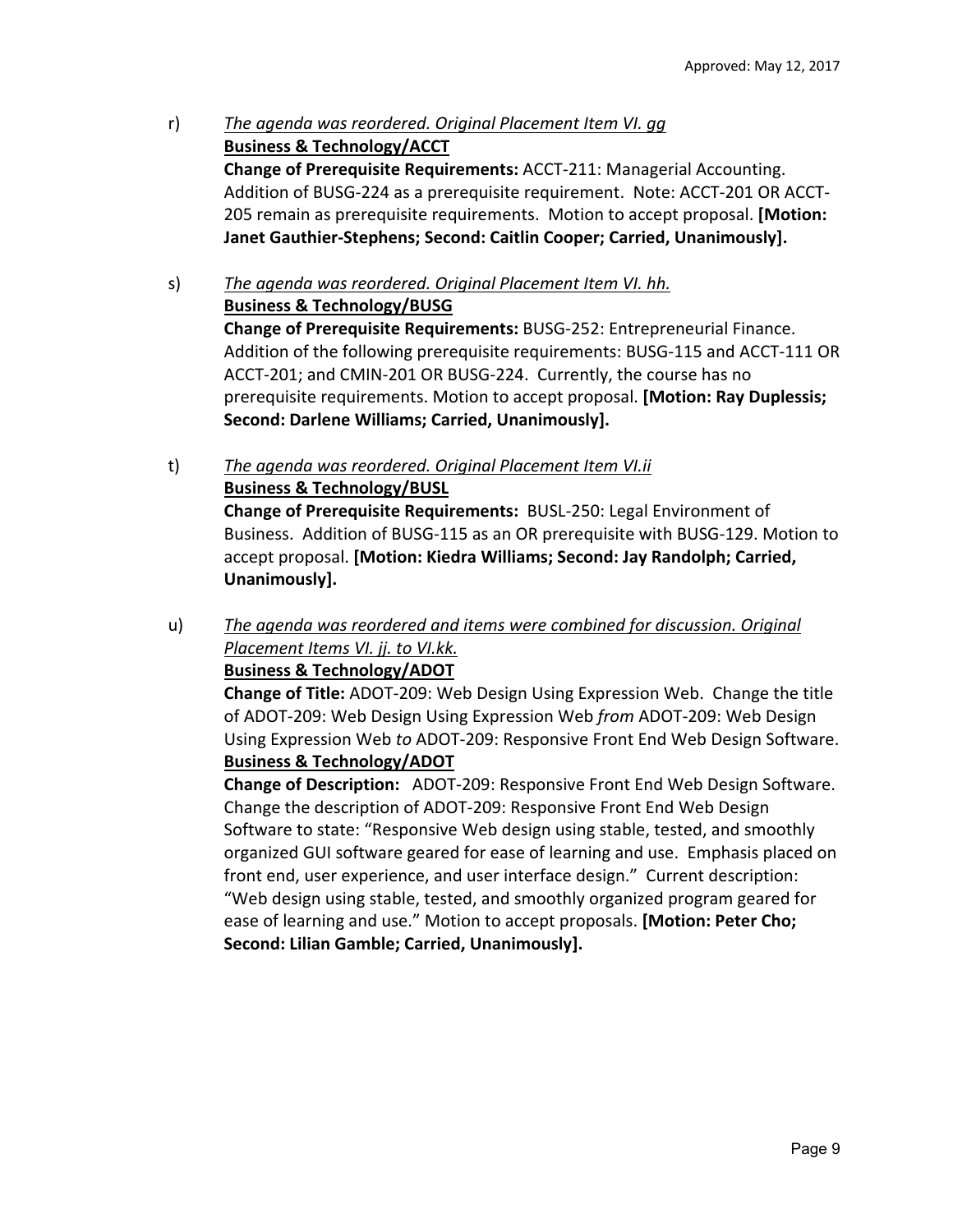v) *The agenda was reordered and items were combined for discussion. Original Placement Items VI. ll. to VI. oo* 

### **Arts & Humanities/INTD**

**New Course:** INTD‐112: History of Interior Design (3‐0‐3 / 45). Creation of a new course, INTD‐112: History of Interior Design. Course description: "Historical relationships between the architecture, interior design, decorative arts, and period furniture from antiquity to present day."

#### **Arts & Humanities/INTD**

**Course Termination:** INTD‐111: History of Interior Design I. Termination of the course, INTD‐111: History of Interior Design I.

#### **Arts & Humanities/INTD**

**Course Termination:** INTD‐161: History of Interior Design II. Termination of the course, INTD‐161: History of Interior Design II.

#### **Arts & Humanities/INTD**

**Program Revision:** Associate of Arts in Interior Design. Revise the A.A. in Interior Design: Delete: INTD‐111: History of Interior Design I from Required Courses in Major; Delete: INTD‐161: History of Interior Design II from list of Approved Electives; ADD: INTD‐112: History of Interior Design to Required Courses in Major; Total Program Hours remain the same. Adjust Suggested Course Sequence, specifically First Semester, to reflect changes. Motion to accept proposals. **[Motion: Ray Duplessis; Second: Peter Cho; Carried, Unanimously].** 

#### w) *The agenda was reordered. Original Placement Item VI. pp.*  **Communication/ENGL**

**Change of Course Prerequisite Requirements:** ENGL‐102: English Composition II. Addition of ENRE‐110 and ENGL‐110 as OR prerequisites to ENGL‐102. Motion to accept proposal. **[Motion: Ray Duplessis; Second: Janet Colletti; Carried, Unanimously].** 

### x) *The agenda was reordered and items were combined for discussion. Original Placement Items VI. qq. To VI. rr*  **Science & Mathematics/SCIE**

**New Course:** SCIE‐165: Near‐Space Environment Research I (0‐3‐1). Creation of a new course, SCIE‐165: Near‐Space Environment Research I (0‐3‐1). Course description: "Research in the Near‐Space Environment – I is the first semester of a two semester "hands‐on" course that uses an aerospace theme to guide students in applying formal classroom learning and to model the approach, techniques and procedures used by professional scientists during the development and operation of a state‐of‐the‐art science experiment." Course has been offered as a Special Topics course for one academic year. **Science & Mathematics/SCIE** 

**New Course:** SCIE‐166: Near‐Space Environment Research II (0‐3‐1). Creation of a new course, SCIE‐166: Near‐Space Environment Research II (0‐3‐1). Course description: "Research in the Near‐Space Environment – II is the second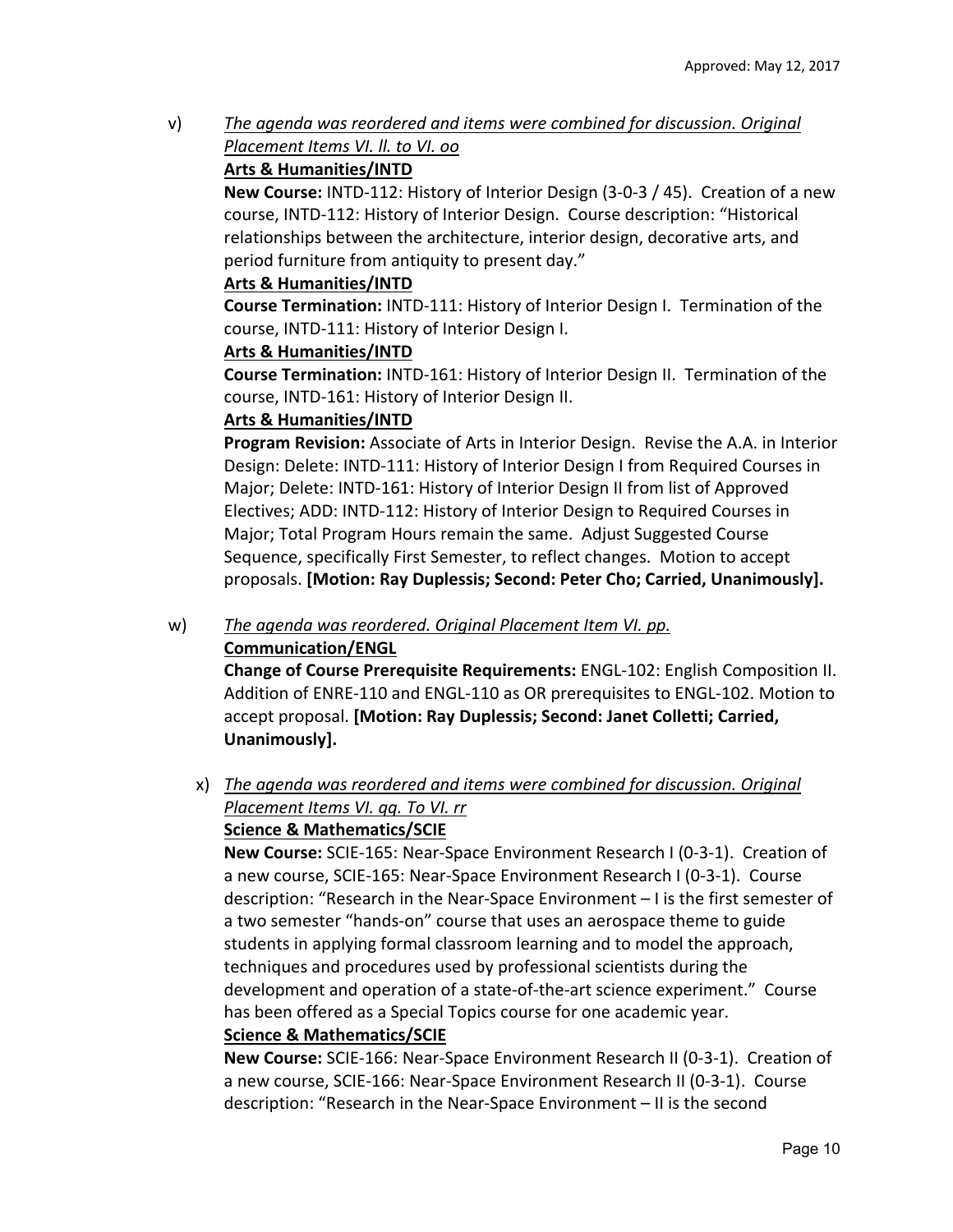semester of a two semester "hands‐on" course that uses an aerospace theme to guide students in applying formal classroom learning and to model the approach, techniques and procedures used by professional scientists during the development and operation of a state‐of‐the‐art science experiment." Course has been offered as a Special Topics course for one academic year. Motion to accept proposals. **[Motion: Peter Cho; Second: Caitlin Cooper; Carried, Unanimously].** 

y) *The agenda was reordered and items were combined for discussion. Original Placement Items VI. ss. to VI. tt.*  **Science & Mathematics/CHTC** 

**New Course:** CHTC‐291: Forensic Chemistry Lab I (1‐3‐2 / 60). Creation of a new course, CHTC‐291: Forensic Chemistry Lab I. Course description: "Applied laboratory with a lecture component. Forensic chemistry analysis methodology and data analysis as these pertain to physical evidence. All phase of the experimental process are covered, from evidence collection to data collection and analysis. Written reports and oral presentation of results are required." **Science & Mathematics/CHTC** 

**New Course:** CHTC‐292: Forensic Chemistry Lab II (1‐3‐2 / 60). Creation of a new course, CHTC‐292: Forensic Chemistry Lab II. Course description: "Applied laboratory with a lecture component. Forensic chemistry analysis methodology and data analysis as these pertain to physical evidence. All phase of the experimental process are covered, from evidence collection to data collection and analysis. Written reports and oral presentation of results are required." Motion to accept proposals. **[Motion: Janet Colletti; Second: Lilian Gamble Carried, Unanimously].** 

z) *The agenda was reordered and items were combined for discussion. Original Placement Items VI. uu. to VI. vv.* 

### **Science & Mathematics/SCIE**

**New Course:** SCIE‐121: Oceanography (3‐0‐3 / 45). Creation of a new course, SCIE‐121: Oceanography. Course description: "Processes governing the geology, circulation, chemistry, and biological productive of the world's oceans. Interactions and interrelationships between physical, chemical, biological, and geological processes that contribute to both the stability and the variability of the marine environment."

### **General Education/Natural Sciences:**

**Addition of a Course to the Natural Sciences/General Education list of approved courses:** SCIE‐121: Oceanography. Consideration of adding the course, SCIE‐121: Oceanography to the General Education/Natural Sciences list. Motion to accept proposals. **[Motion: Peter Cho; Second: Jay Randolph; Carried, Unanimously].**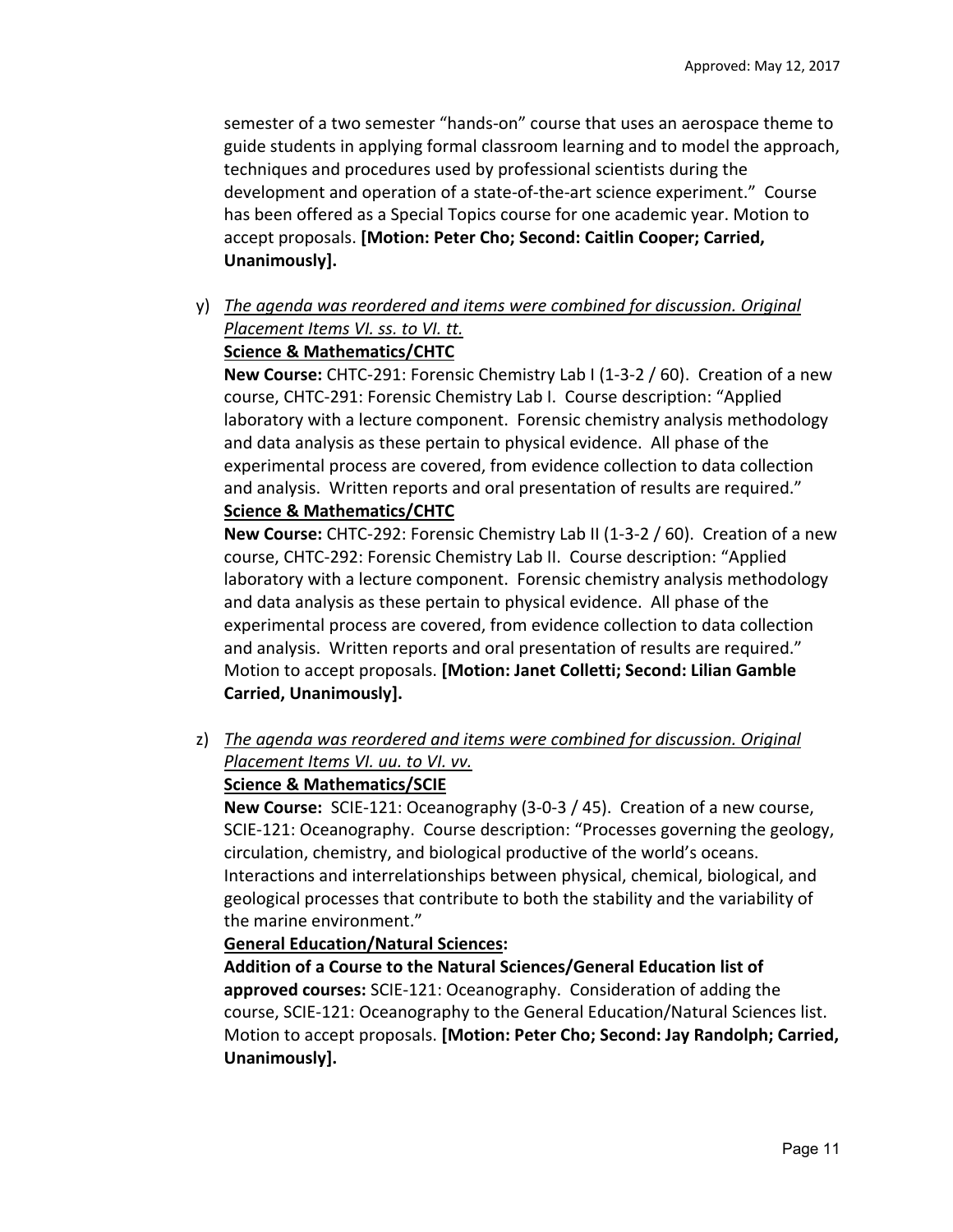- aa) *Items removed from Consideration by Division Dean.* 
	- **Science & Mathematics/SCIE**

**New Course:** GEOL‐111: History of Dinosaurs (3‐0‐3 / 45). Creation of a new course, GEOL‐111: History of Dinosaurs. Course description: "History of Paleontology, paleogeography, dinosaurs, birds, and other modern reptiles. Geologic Mesozoic formation and environmental interpretations will be discussed. Theories about dinosaur behavior, extinction, and evolution are covered. Fossil field methods and preparation techniq **General Education/Natural Sciences: Addition of a Course to the Natural Sciences/General Education list of approved courses:**  GEOL‐111: History of Dinosaurs. Consideration of adding

the course, GEOL‐111: History of Dinosaurs to the General Education/Natural Sciences list.

bb) *The agenda was reordered. Original Placement Item VI. yy.* 

**Science & Mathematics/Science Laboratory Technology Creation of a New Instructional Program Concentration:** Associate of Applied Science in Science Laboratory Technology. Creation of a new concentration, Forensic Science Technology, with the A.A.S. in Science Laboratory Technology. The goal of the concentration is to develop graduates who will enter the workforce as forensic science laboratory technicians. **[2 STARS]** Motion to accept proposal. **[Motion: Peter Cho; Second: Lilian Gamble; Carried,** 

**Unanimously]. .** 

cc) *The agenda was reordered and items were combined for discussion. Original Placement Items VI. zz. to VI. ccc.* 

**Science & Mathematics/Science Laboratory Technology/Forensic Science New Course:** BFTC‐260: Introduction to Biological Forensic Techniques I. Creation of a new course, BFTC‐260: Introduction to Biological Forensic Techniques I. Course description: "Introduction to the techniques used to study crime scenes and recover biological evidence."

**Science & Mathematics/Science Laboratory Technology/Forensic Science New Course:** BFTC‐261: Introduction to Biological Forensic Techniques II. Creation of a new course, BFTC‐261: Introduction to Biological Forensic Techniques II. Course description: "Continued study of the techniques used to study crime scenes, recover biological evidence, conduct presumptive testing, and maintaining chain of custody for evidence."

**Science & Mathematics/Science Laboratory Technology/Forensic Science New Course:** BIOL‐270: Biological Forensic Anthropology. Creation of a new course, BIOL‐270: Biological Forensic Anthropology. Course description: "Biological examination of human skeletal remains to establish a medico‐legal estimation of sex, ancestry, age, stature; analysis of skeletal trauma and personal identification."